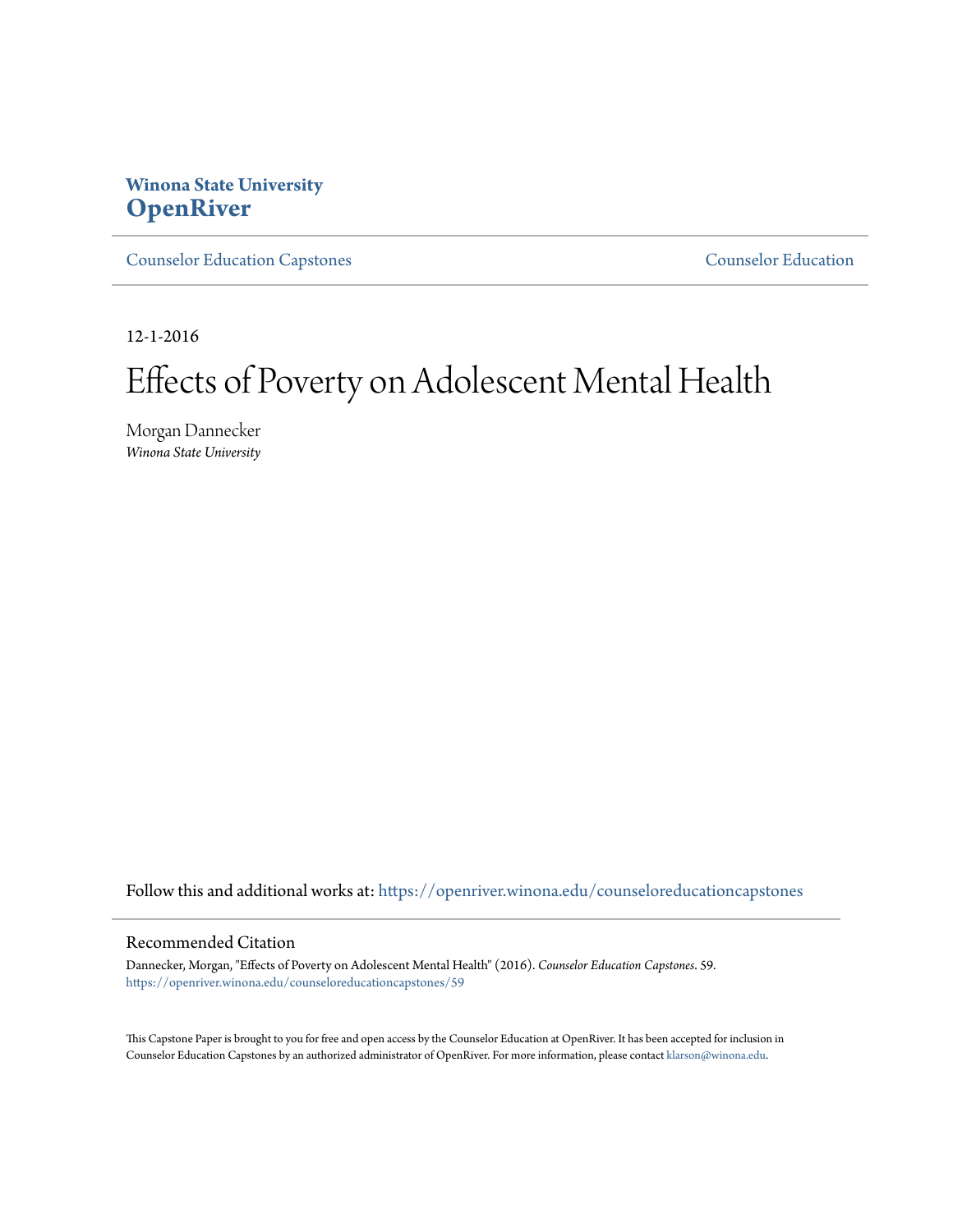Effects of Poverty on Adolescent Mental Health

Morgan Dannecker

A Capstone Project submitted in partial fulfillment of the requirements for the Master of Science Degree in Counselor Education at

Winona State University

Fall 2016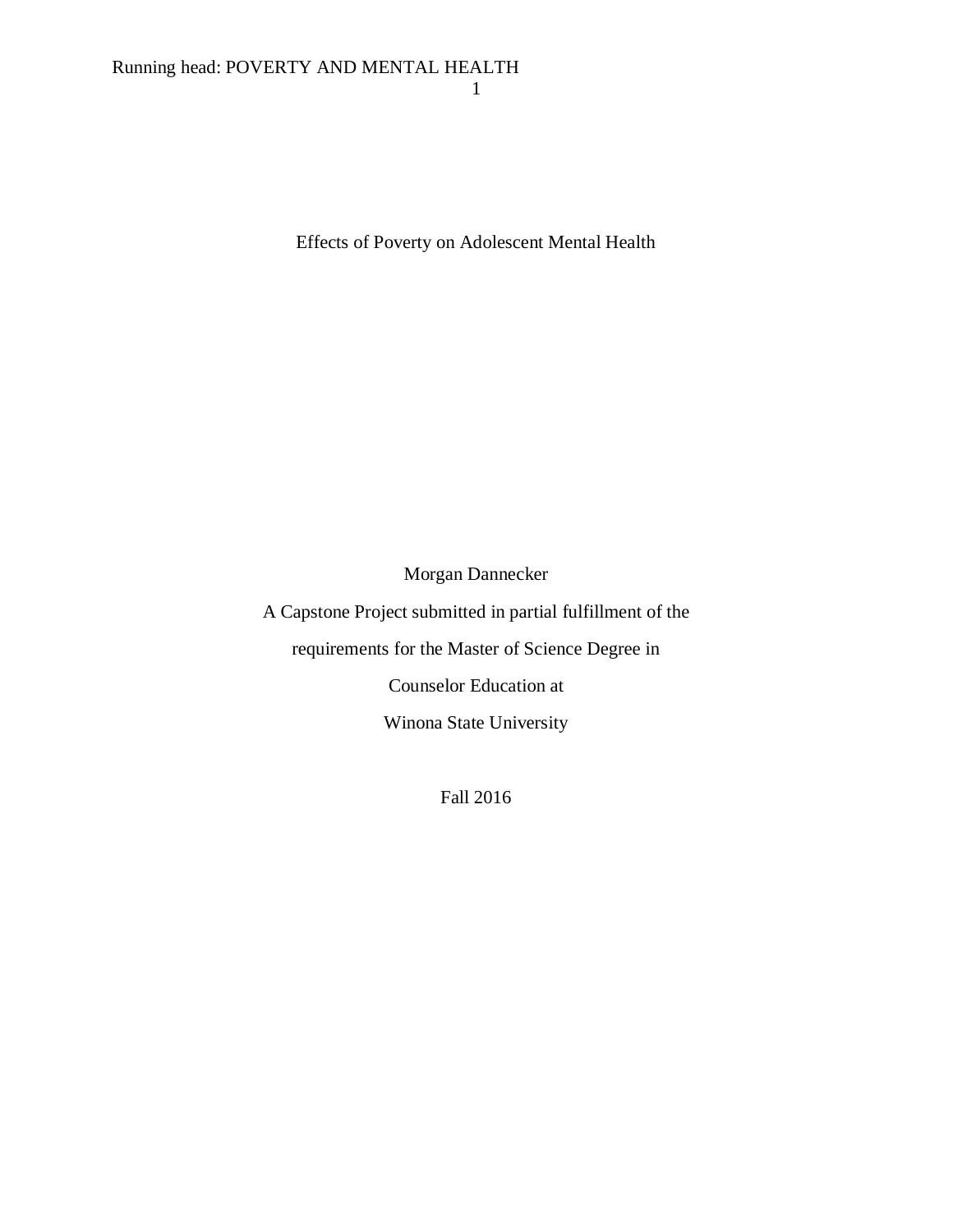Winona State University

College of Education

Counselor Education Department

CERTIFICATE OF APPROVAL

\_\_\_\_\_\_\_\_\_\_\_\_\_\_\_\_\_\_\_\_\_\_\_\_\_\_

### CAPSTONE PROJECT

Effects of Poverty on Adolescent Mental Health

\_\_\_\_\_\_\_\_\_\_\_\_\_\_\_\_\_\_\_

This is to certify that the Capstone Project of

Morgan Dannecker

Has been approved by the faculty advisor and the CE 695 – Capstone Project

Course Instructor in partial fulfillment of the requirements for the

Master of Science Degree in

Counselor Education

Capstone Project Supervisor: \_\_\_\_\_\_\_

Name

Approval Date: \_\_\_\_\_\_\_\_\_\_\_\_\_\_\_\_\_\_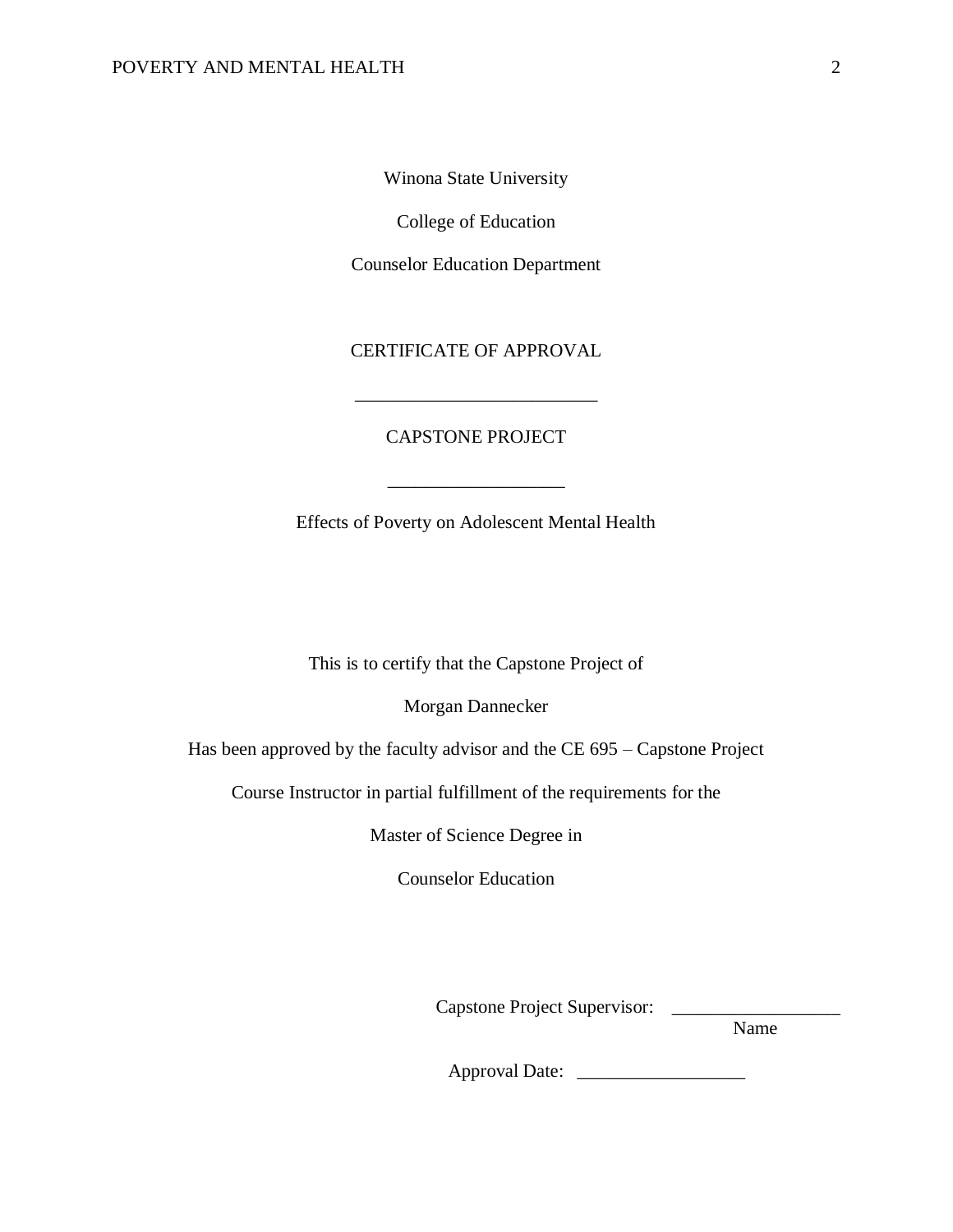#### Abstract

Living in poverty puts adolescents at risk for developing mental health symptoms. When living in poverty, adolescents are more vulnerable to experiencing or witnessing violence, which negatively impacts their mental health. Low socioeconomic neighborhoods and poor parent education negatively impact adolescent mental health. While living in poverty can negatively affect adolescent mental health, some protective factors on the individual, familial and community level can help decrease these negative effects. Confidence, parental support and involvement, and religion can help protect adolescents from the negative effects of living in poverty. Along with protective factors, interventions that have been established to help negate the effects of poverty, as well as what more can be done to help increase positive mental health for adolescents is explored.

*Key words:* adolescents, poverty, mental health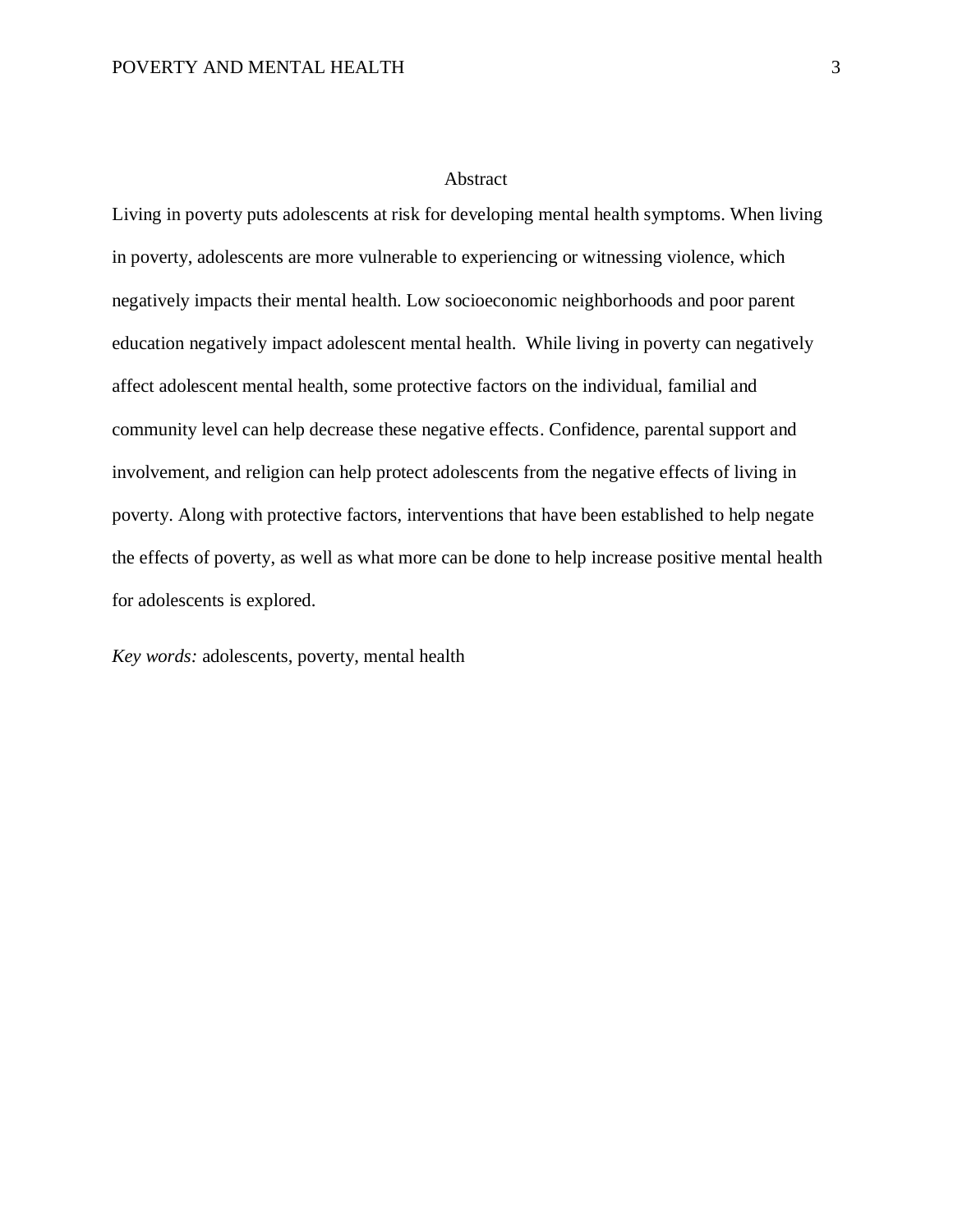## Contents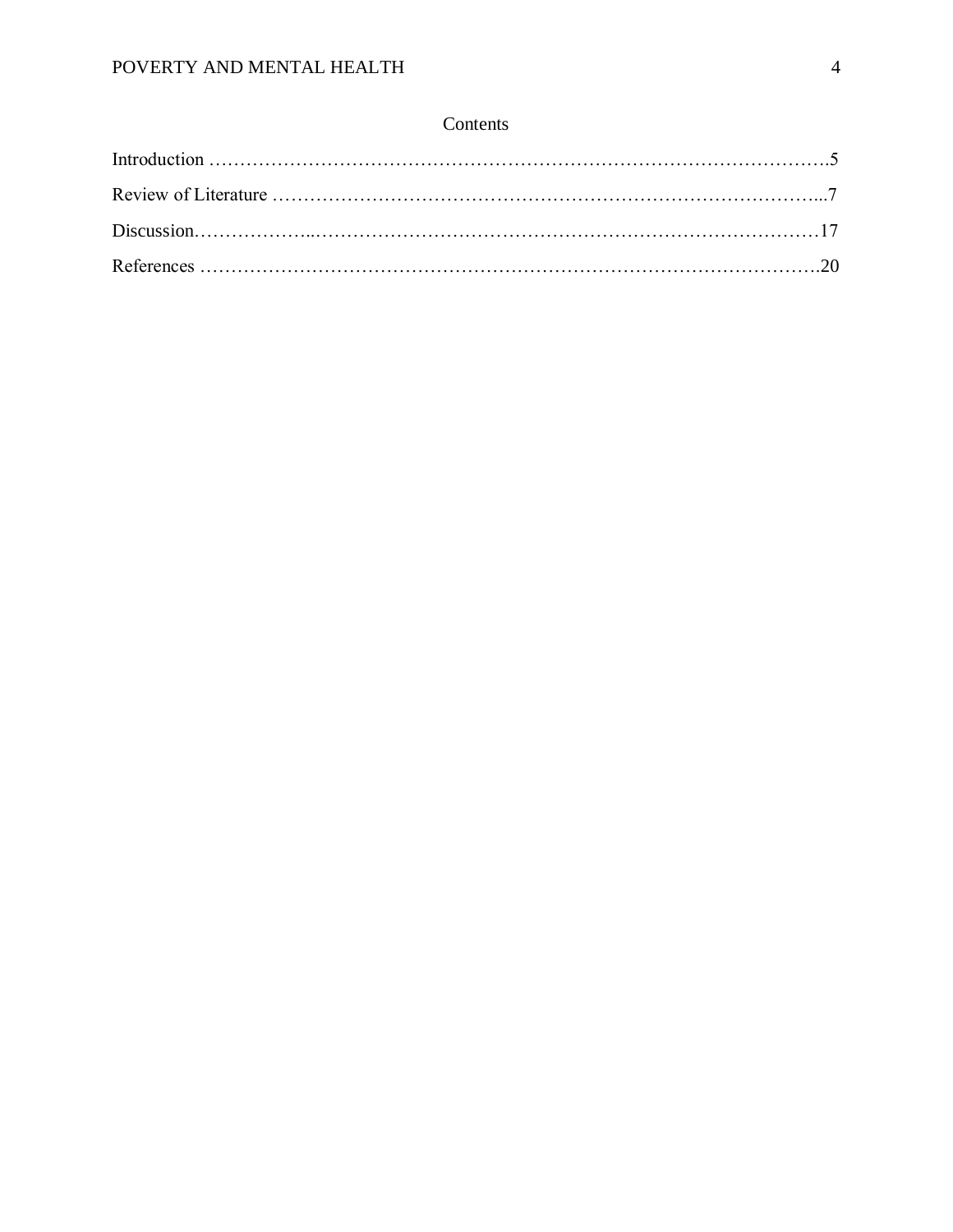#### **Introduction**

Adolescents who live in poverty tend to be at greater risk of developing or having mental health problems than those who do not live in poverty. "Children from socioeconomically disadvantaged families were approximately two to three times more likely to develop mental health problems than their peers from socioeconomically advantaged families" (Reiss, 2013, p. 28). Children and adolescents with low socioeconomic status (SES) are also more likely to develop two simultaneous mental health disorders than their peers with high SES (Reiss, 2013). "Among developed nations, the United States has one of the highest rates of child poverty" (Snitman, Reisel & Romer, 2011). In the United States, about one in six children, 18 years and under, live in poverty (Wadsworth, Wolff, Santiago, & Moran, 2008).

Poverty tends to be defined in three different ways: absolute poverty, relative poverty and income poverty. Absolute poverty looks at how much money is necessary to obtain basic needs, relative poverty compares economic status of other members of society, and income poverty is when a family's income fails to meet their country's federally established threshold (UNESCO, 2015). Another form of poverty is subjective poverty. Subjective poverty is a psychological measure of poverty, focusing on an individual's perception of their own poverty (Yoshikawa, Aber, & Beardslee, 2012). Studies that examine socioeconomic inequality tend to use the definition of relative poverty in the research (Reiss, 2013). Research focusing on the effects of poverty was observed to primarily use the income poverty definition. United States income poverty in 2015 for a family of four is \$24, 250 a year (ASPE, 2015).

Often, high poverty neighborhoods have higher rates of violence. Some research has found that community violence is witnessed by 50% to 96% of urban youth (Copeland-Linder, Lambert, & Ialongo, 2010). Exposure to community violence as a victim or as a witness has been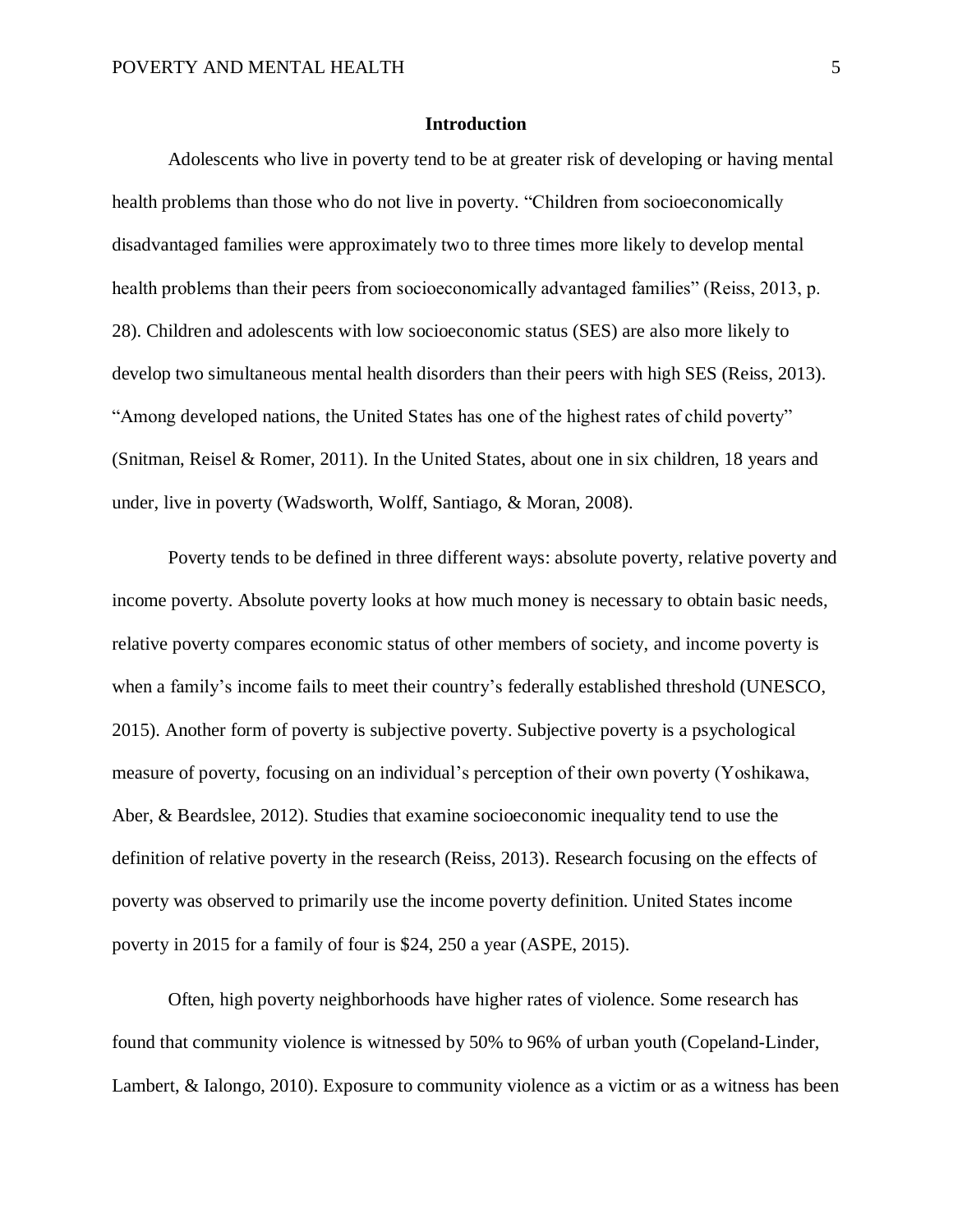#### POVERTY AND MENTAL HEALTH 6

associated with increased academic problems, behavioral problems, substance use, depression and anxiety symptoms, and suicidal behaviors (Copeland-Linder, Lambert, & Ialongo, 2010; Dashiff et al., 2009). Adolescents who experience violence report more symptoms of PTSD, and these symptoms of PTSD may act as a mediating variable between community violence and suicidal ideation (Mazza & Reynolds, 1999). In general adolescents who experience mental health issues are at greater risk for teen suicide (Dashiff, DiMicco, Myers, & Sheppard, 2009).

Living in poverty can contribute to the manifestation and exacerbation of mental health disorders, however, research has found some protective factors to living in poverty. Research examined in this study have found that confidence, familial relationships, community support, neighborhood cohesion, and religion can all have an effect on an individual's mental health. Adolescents who enjoy healthy home lives do well in life despite living in high-risk communities (Ungar, 2004). Attending religious services and a belief in the afterlife appear to function as an emotional counterbalance for those who experience real or perceived financial deficit (Bradshaw & Ellison, 2010).

The purpose of this paper is to explore the effects of poverty on the mental health of individuals living in poverty. This paper will examine what has been done to help negate these effects, as well as what more can be done to help increase positive mental health for adolescents.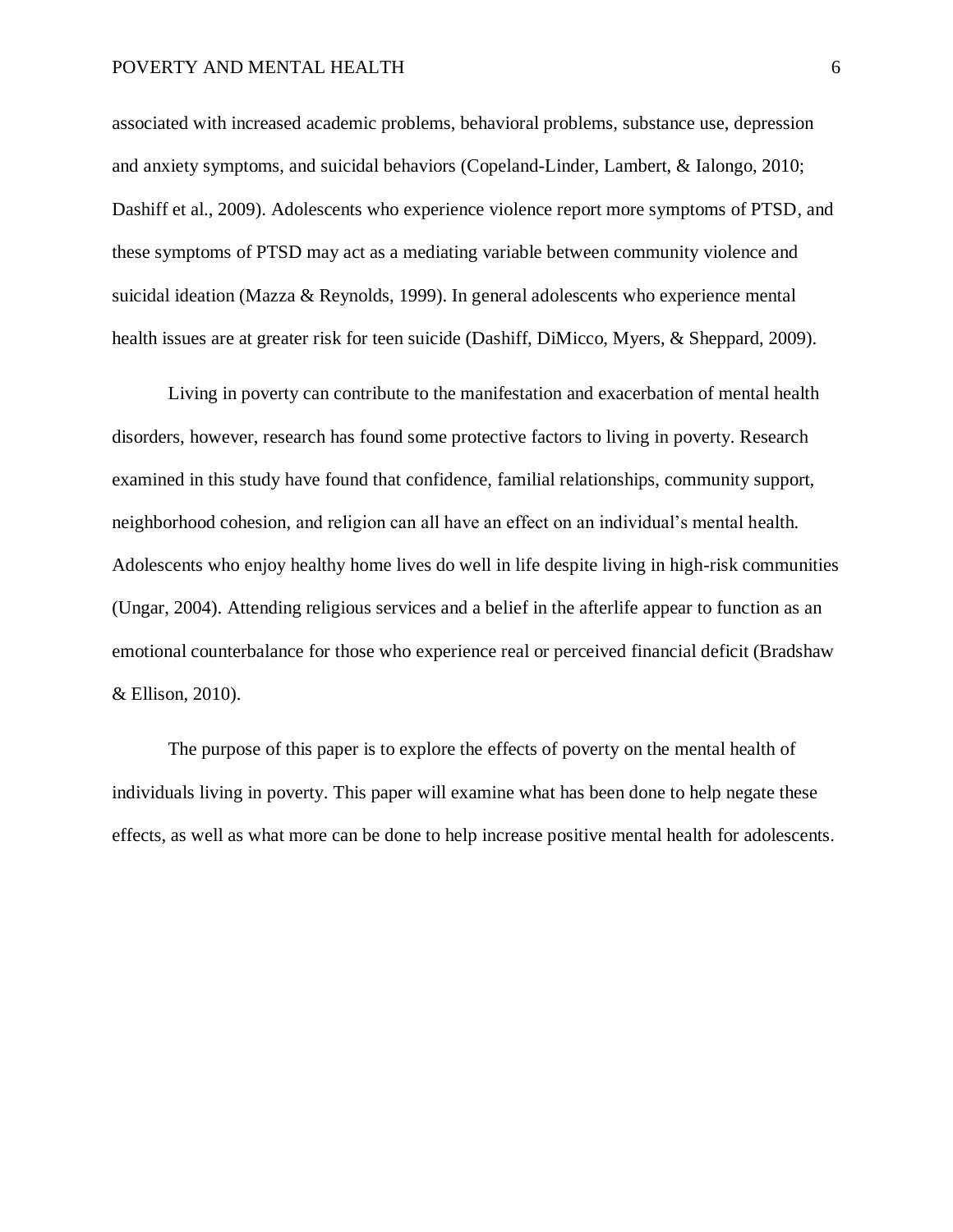#### **Review of Literature**

#### **Mental Health**

Depression, anxiety, posttraumatic stress disorder (PTSD) and behavioral disorders, such as conduct disorder and oppositional defiant disorder, were observed to be the most commonly focused on disorders in the research on mental health disorders associated with poverty (Eamon, 2002; Leventhal & Brooks-Gunn 2003; Mazza & Reynolds, 1999; Prince & Howard, 2002; Reiss, 2013). According to the Diagnostic and Statistical Manual of Mental Disorders Fifth Edition (DSM-5), depressive disorders have a "presence of sad, empty, or irritable mood, accompanied by somatic and cognitive changes that significantly affect the individual's capacity to function" (American Psychiatric Association, 2013, p. 155). The anticipation of future threats is known as anxiety. Generalized anxiety disorder is more specifically excessive and persistent worry about work and school performance, along with other areas in life the individual finds difficult to control. Exposure to a traumatic or stressful event is explicit criteria of PTSD, whether it is directly or indirectly experienced. Both emotional and behavioral symptoms can be present with PTSD. Some symptoms include recurring, involuntary distressing memories or dreams about the event, flashbacks of the traumatic event, and persistent avoidance of memories or triggers related to the event. The main feature of oppositional defiant disorder is a "frequent and persistent pattern of angry/irritable mood, argumentative/defiant behavior or vindictiveness" (American Psychiatric Association, 2013, p. 463). Conduct disorder's essential diagnostic feature surrounds a pattern of behavior that is both persistent and repetitive, where the basic rights of others, major age-appropriate social norms, or rules are violated (American Psychiatric Association, 2013).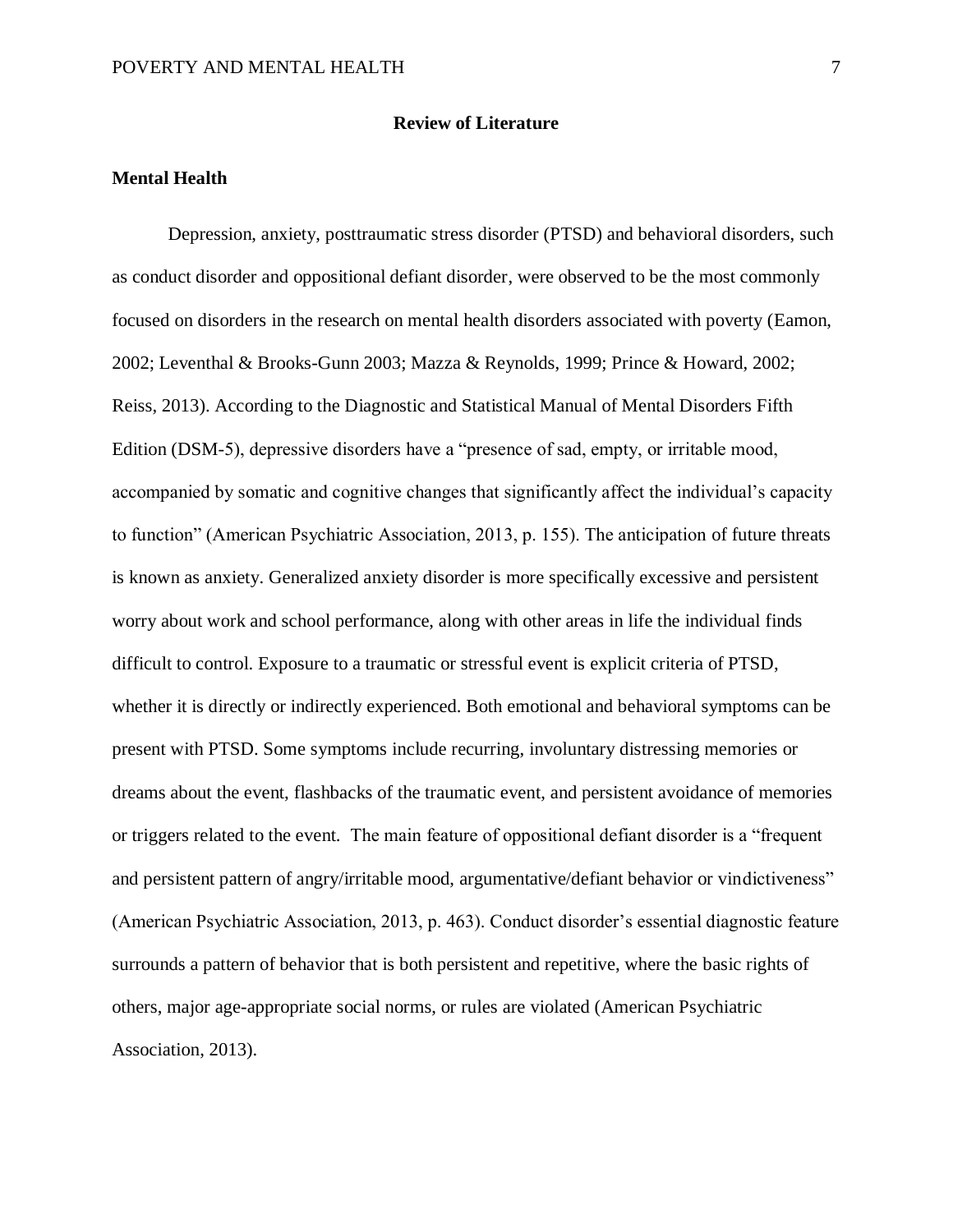#### **Poverty**

Living in poverty limits the financial availability of affordable housing and often the neighborhoods with affordable housing for those living in poverty have more violence and crime which contributes to adolescent mental health concerns (Eamon, 2002). Often affordable housing means living in what is known as public housing, which is based on a family's income (Clampet-Lundquist, 2007). The poverty trap theory implies that young adults who spend time in public housing during their adolescence may end up being poor because of their disadvantaged socioeconomic status (Aratani, 2010). "A child poverty rate of 21% means that more than onefifth of American children below 18 years are now likely to have inadequate health care insurance and live in substandard housing in crime-ridden neighborhoods" (Sznitman, Reisel, & Romer, 2011). Individuals in the United States are often judged by their material possessions, wealth, standards of living, and life styles. This can put added stress, feelings of inadequacy and uncertainty based on objective and subjective financial hardships, taking a significant toll on psychological functioning (Bradshaw & Ellison, 2010).

#### **Poverty and Mental Health**

A systematic review examined 55 studies and found "an overall correlation between at least one marker of SES [socioeconomic status] and mental health problems was proven in 52 studies from a total of 23 countries" (Reiss, 2013). Of the cross-sectional studies examined in Reiss's (2013) systematic review, 11 showed a negative impact of low financial status on children's mental health. Some studies found a stronger association between low SES and externalizing disorders (such as?) than between low SES and internalizing disorders (such as?); however other studies found the opposite a stronger relationship between low SES and internalizing disorders (Reiss, 2013). Children are two times more likely than the rest of the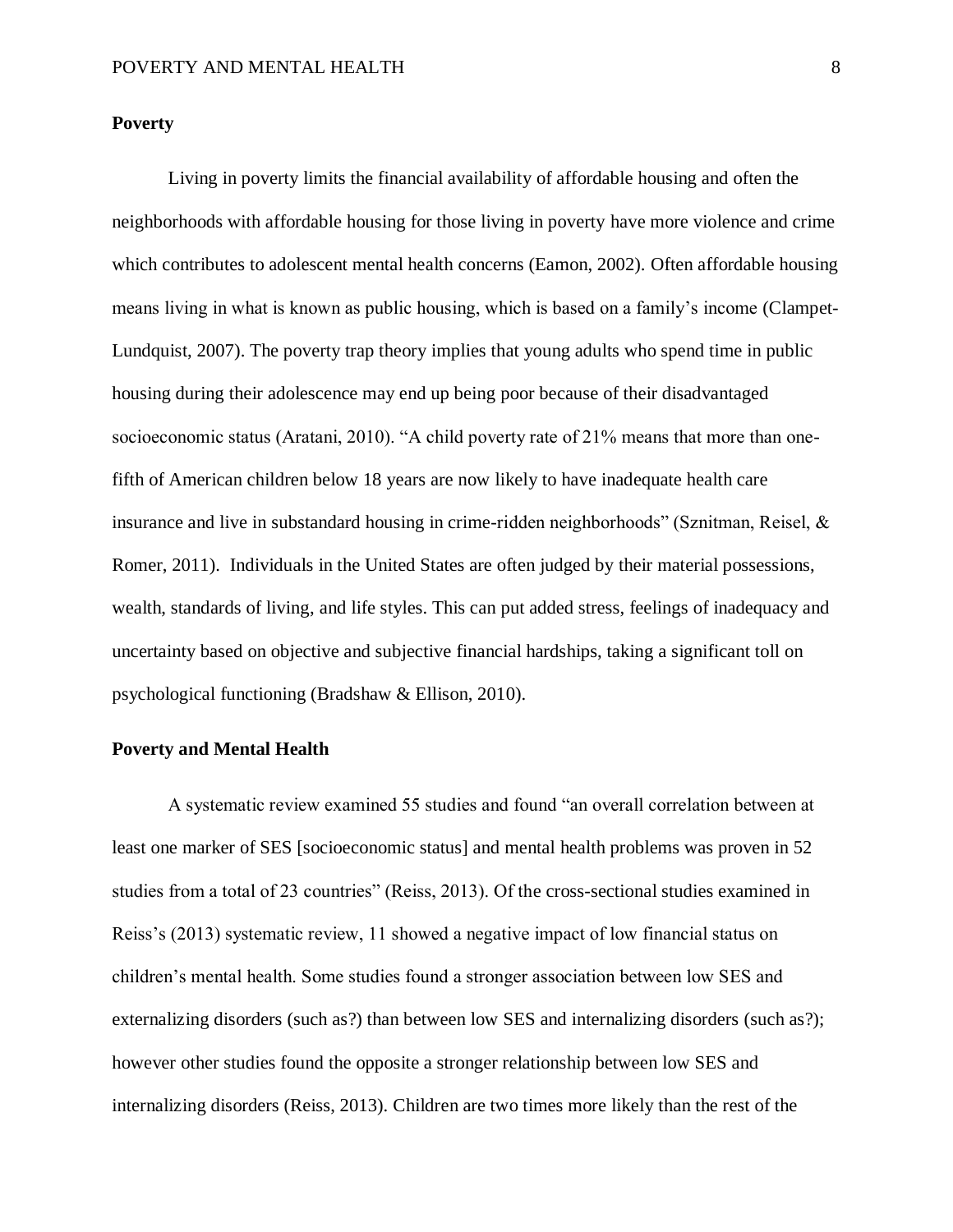#### POVERTY AND MENTAL HEALTH 9

population to have mental health problems if they are on welfare (Reiss, 2013). For children under the age of 12, living in poverty was more strongly associated with mental health problems than children over the age of 12 (Reiss, 2013). Youth who are economically disadvantaged are specifically at risk for displaying depressive symptoms (Eamon, 2002). Thus, the more frequently children are exposed to poverty, the more at risk the child are of developing mental health problems (Reiss, 2013).

Household income and low parental education was found to impact children and adolescents mental health more than parental unemployment or low occupational status (Reiss, 2013). Financial hardship was found to be more associated with the onset of mental health problems, but not necessarily impacting the progression or severity (Reiss, 2013). Although parental education was found to be a predictor of the persistence and severity of mental health problems, it has very little impact on the onset of mental health problems (Reiss, 2013). The limited access to mental health services for those who live in poverty may suggest that high parental education may be associated with better access to and knowledge of mental health resources (Reiss, 2013). Financial hardships are strongly associated with the onset of mental health problems, however, they have no impact on the course or severity of the mental health problem. Thus, improvement in socioeconomic status resulted in significant reduction and sometimes remission of mental health problems. This was much more prominent in externalizing disorders, such as oppositional defiant disorder, than internalizing disorders like anxiety (Reiss, 2013).

**Neighborhood.** Adolescents and children that experience traumatic events also experience struggles in other areas in life, such as mental health and cognitive functioning (Mazza & Reynolds, 1999). Fear, anxiety, chaos and unpredictability are often present in the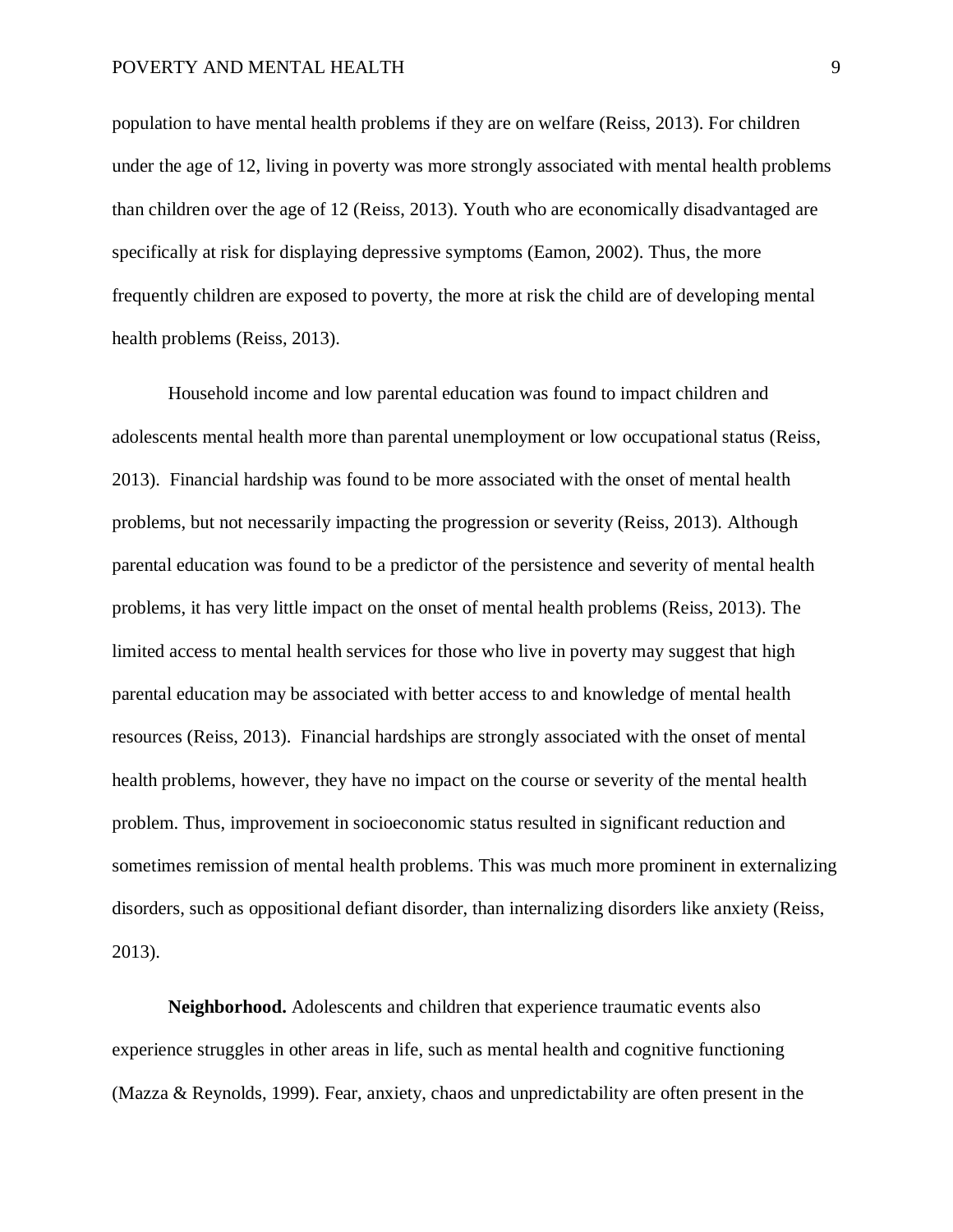environments of children who are poor (Prince & Howard, 2002). Children that live in poor neighborhoods, more often than not, have experienced or witnessed violent events (Prince & Howard, 2002). "Only 12% of inner-city adolescents studied indicated that they had not been exposed to violence" (Mazza & Reynolds, 1999). Violence exposure is known to be associated with mental health problems such as depression, suicidal ideation and PTSD (Mazza & Reynolds, 1999). Witnessing violence or being the victim of violence often causes trauma and the effects of trauma can, and often do, last a lifetime (Prince & Howard, 2002). Out of 94 adolescents in grades 6<sup>th</sup> through 8<sup>th</sup> from inner-city neighborhoods in the United States, 93% reported being exposed to at least one violent event within the past year (Mazza & Reynolds, 1999). Being exposed to frequent stressful situations as a child leads to the brain developing to survive the stressful environment, not to learn at school or to regulate emotions. The area of the brain responsible for the fight or flight response, the amygdala, is strengthened and the cortex regions, responsible for abstract and rational thinking, are weakened (Prince & Howard, 2002). "Damage in the cortex region of the brain has been associated with memory lapses, anxiety, attention deficits and an inability to control emotional outburst" (Prince & Howard, 2002, p. 30). A relationship between exposure to violence and having PTSD symptoms exists indicating that PTSD may be a mediating factor between being exposed to violence and depression and suicidal ideation (Mazza & Reynolds, 1999).

In one research study, escaping crime, violence, drugs, and gangs was named as the primary reason families volunteered to move from public housing to private housing (Leventhal & Brooks-Gunn, 2003). Leventhal and Brooks-Gunn (2003) found that moving from public housing to private housing had the greatest impact on boys, and children ages eight to thirteen years. Boys who moved from public housing to private housing in low poverty neighborhoods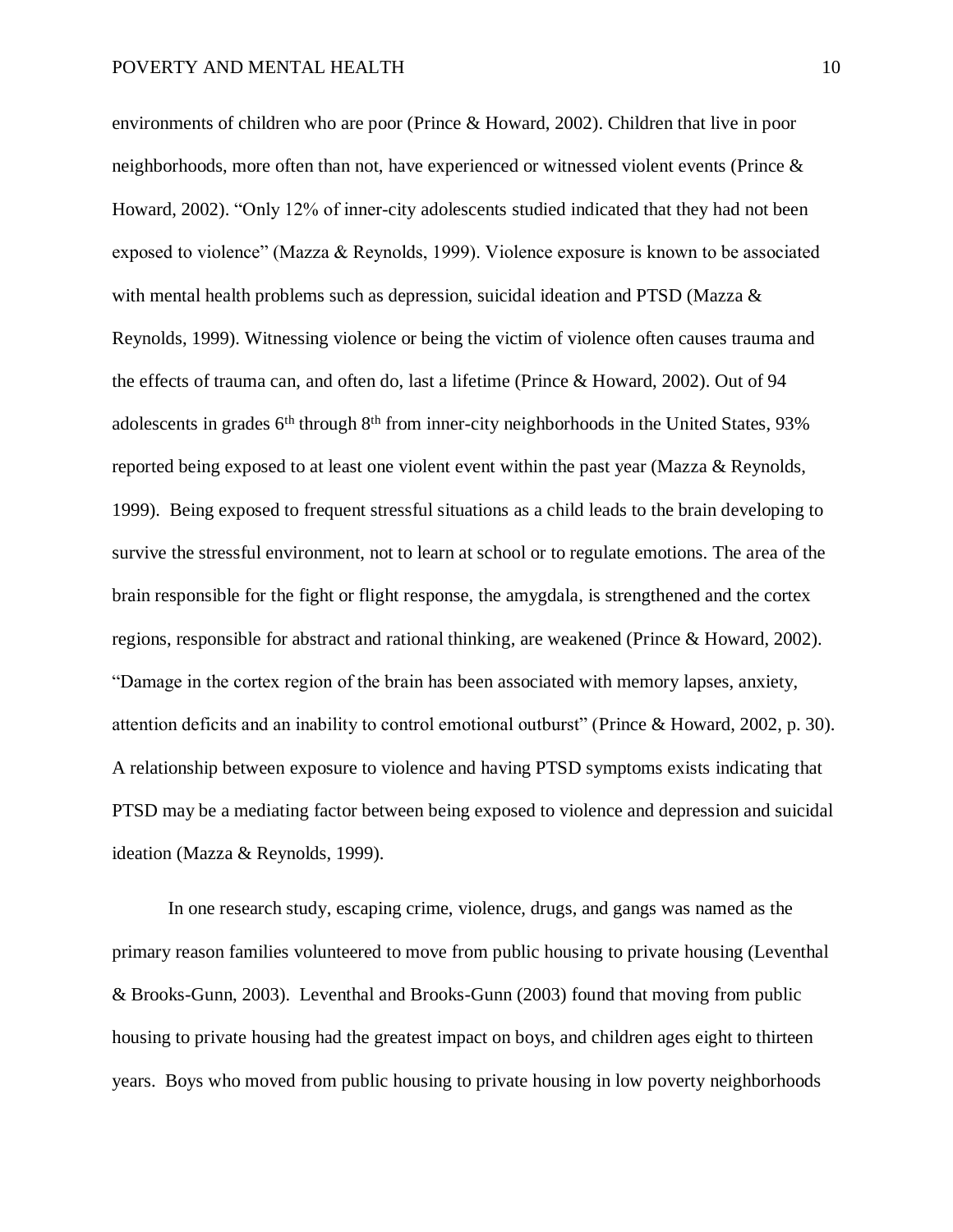had a 25% reduction in depressive, dependency, and anxiety problems compared to boys who stayed in public housing (Leventhal & Brooks-Gunn, 2003). In general, children who moved to low poverty neighborhoods from public housing reported significantly less depressive and anxiety symptoms and children ages eight to thirteen displayed fewer argumentative behaviors and temper problems than those who stayed in public housing (Leventhal & Brooks-Gunn, 2003).

The neighborhoods in which adolescents live can have both positive and negative influences on psychological outcomes (Hurd, Stoddard & Zimmerman, 2013). Several studies have found that unemployment rate, high poverty rates, adverse physical and social environments, and neighborhood violence contribute negatively to adolescent well-being and mental health (Clampet-Lundquist, 2007; Eamon, 2002; Hurd et al., 2013). When living in more impoverished neighborhoods, adolescents reported lower levels of social support, and lack of social support relates to more depressive symptoms (Hurd et al., 2013). Young adolescents who reside in poor neighborhoods that are considered to have adverse physical and social environments were less likely to take advantage of outside social and recreational activities than youth who were not poor (Eamon, 2002). Living in these neighborhoods and not being involved in outside activities predicted depressive symptoms in youth, two years later (Eamon, 2002). In Clampet-Lundquist (2007) study, many teens discussed fights that would break out and the drug dealers who sold on the corners in front of or inside the complexes. Despite the violent and crime ridden complexes, many interviewees discussed how the complexes provided support, and a place to play and hang out (Clampet-lundquist, 2007).

**Academic effects.** Often children in poverty live in neighborhoods and cities with schools that are also in poverty. Children and adolescents in the United States often attend badly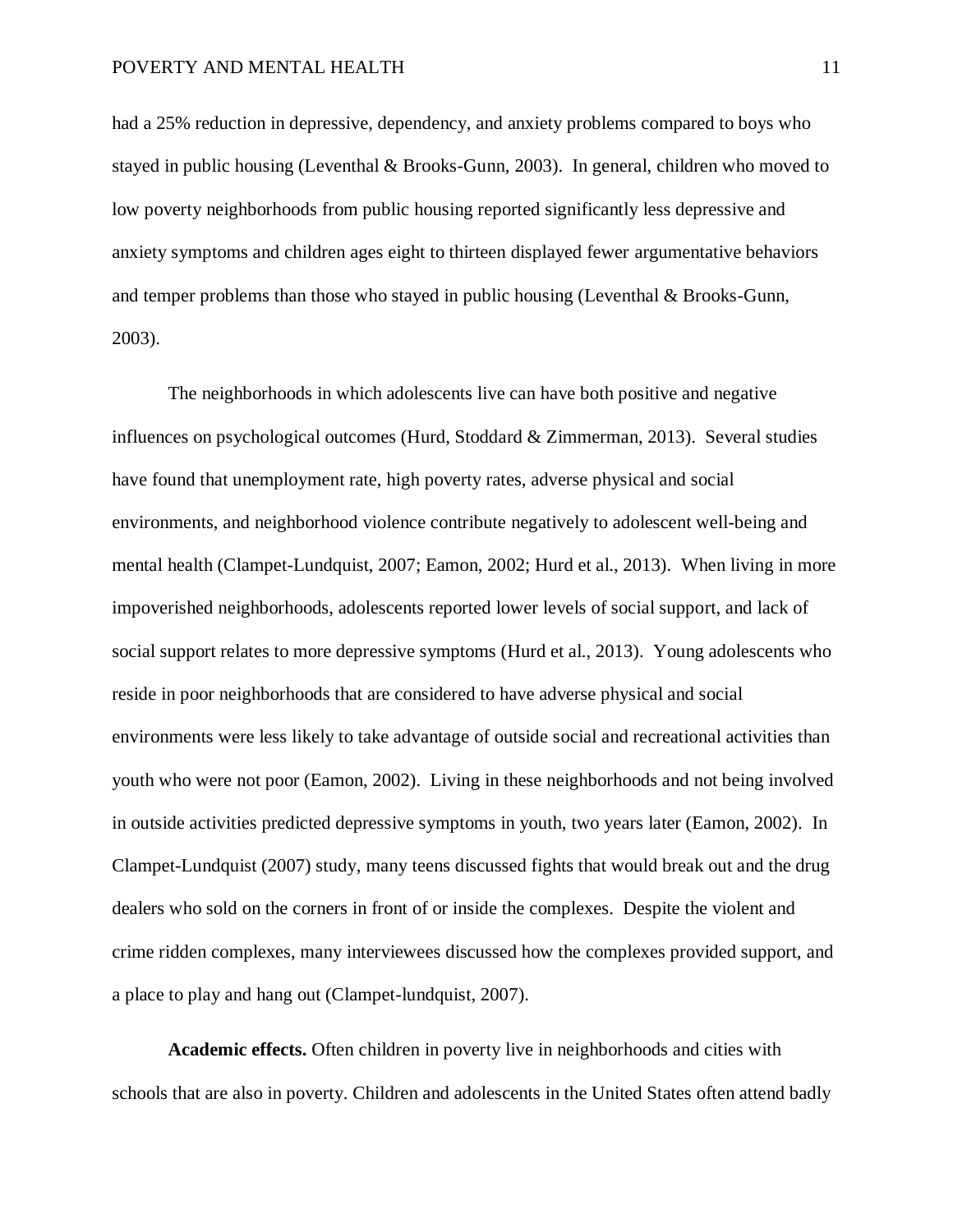funded and inadequate schools, and do not have academic resources at home ( Sznitman, Reisel, & Romer, 2011). In addition to poor schools, adolescents living in poverty are likely to be challenged by mental health problems that impede their ability to do well in school (Sznitman, Reisel, & Romer, 2011). Children experiencing long term poverty often arrive at school with many of their basic needs not met (Prince & Howard, 2002). Maslow's hierarchy of needs emphasize that lower level needs or basic needs, such as food and safety, need to be satisfied before higher level needs, such as self-esteem, can be achieved (Prince & Howard, 2002). "Approximately 13 million American children reared in poverty come to school with poor health and nutrition, low self- esteem, attention problems, violent experiences, and low expectations" (Prince & Howard, 2002, p. 28). In a study examining adolescent's emotional well-being and poverty, it was found that child poverty was the strongest variable related to educational achievement, even when controlling for IQ. Additionally the researchers found that emotional well-being had a direct effect on educational achievement and that poverty had an indirect effect on educational achievement due to poverty's effect on emotional well-being (Sznitman, Reisel, & Romer, 2011).

#### **Protective Factors**

Protective factors are characteristics of one's environment, including biological, psychological, family and community factors, which lessen the effects of stressful events and mental health concerns (Youth.gov, n.d.). Protective factors can be broken into three main categories; individual characteristics, family characteristics and community characteristics (Copeland-Linder, Lambert, & Ialongo, 2010). A protective factor that has been found on the individual level to help lessen the effects of community violence and decrease depressive symptoms is adolescent's feelings of self-worth and positive self-esteem (Copeland-Linder,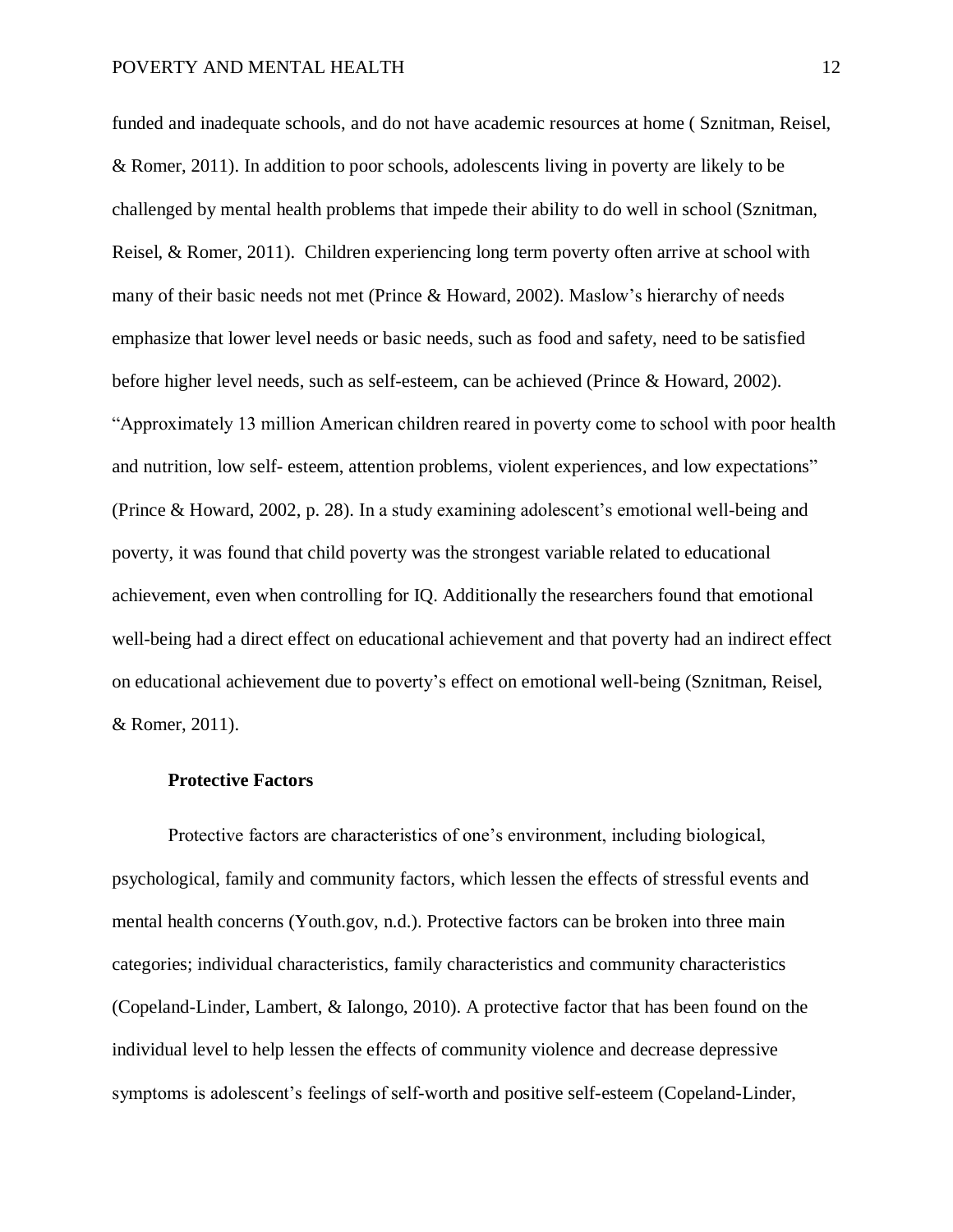#### POVERTY AND MENTAL HEALTH 13

Lambert, & Ialongo, 2010). Research has found that when adolescents reported high levels of confidence, there was no relation found between poverty and externalizing symptoms. However, when low-levels of confidence was reported there was a positive relation found between poverty and externalizing symptoms (Li, Nussbaum, & Richards, 2007).

Previous research has found that support from family and friends is a protective factor for mental health problems and the ability to talk to supportive family members is a protective factor against depressive symptoms (Tummala-Narra & Sathasivam-Rueckert, 2013). "Youth who enjoy healthy home environments , despite living in high-risk communities, do very well in life" (Ungar, 2004, p. 37). Research has found that feeling helped and supported by family is a protective factor against externalizing symptoms more than with internalizing symptoms (Li, Nussbaum, & Richards, 2007). Additionally, research has found that perceived familial support is a significant predictor of adolescent depressive symptoms. When adolescents perceive more support from adult family members they display less depressive symptoms than those who perceive they have less support (Tummala-Narra & Sathasivam-Rueckert, 2013). Perceived support also helps with adjustment to changes, which may help lessen mental health symptoms (Li, Nussbaum, & Richards, 2007). When examining community violence, research found that the more parental involvement and self-worth reported in adolescent girls lives the fewer depressive symptoms were reported. However, for adolescent boys there was a need for a higher level of parental involvement and self-worth before depressive symptoms lessened. Even with a high level of parental involvement and self-worth, if community violence was experienced or witnessed, there was no difference observed in aggressive behaviors for boys or girls (Copeland-Linder, Lambert, & Ialongo, 2010).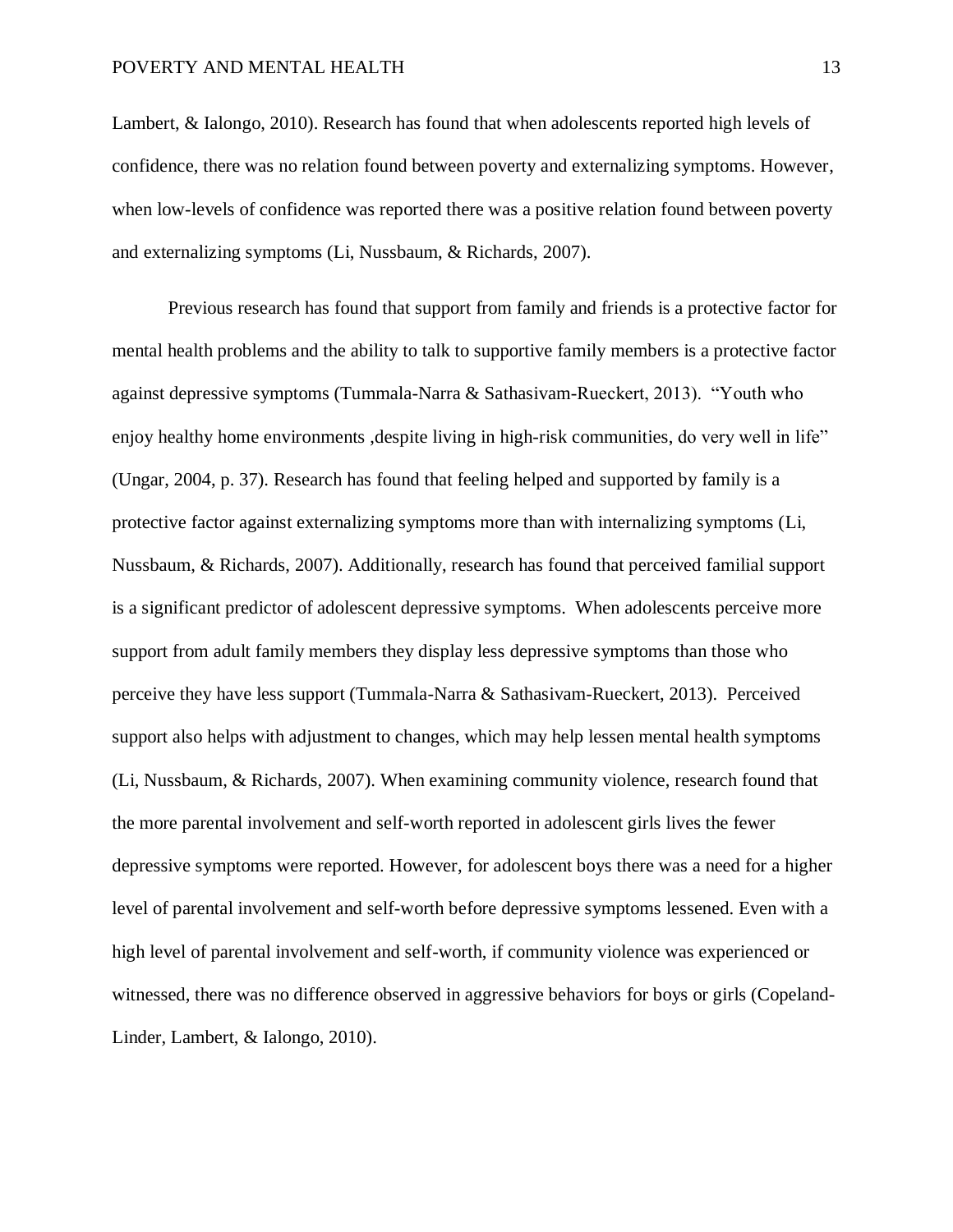Hurd, Stoddard, and Zimmerman (2013) found that adolescents felt more social support and greater neighborhood cohesion in neighborhoods with higher levels of residential stability. Clampet-Lundquist (2007) found that "the density and longevity of the population created a tight-knit social structure for many of the families" (p. 308), that lived in the public housing complexes. The closeness in proximity and social context that many public housing complexes provide can create positive neighborhood cohesion due to the constant stream of friends and families close by (Clampet-Lundquist, 2007). Teens in Clampet-Lundquist's (2007) study commented that "everyone was family" (p. 309), meaning even those who were not direct kin were perceived as family. The teens commented that these close ties gave a sense of comfort because everyone was watching out for each other, even if they did not like them, which creates a sense of cohesion in the neighborhood (Clampet-Lundquist, 2007). Another study found an indirect effect between neighborhoods with a higher percentage of African American residents and African American adolescents reporting better neighborhood cohesion and fewer reports of poor mental health (Hurd et al., 2013). While residential stability and social relationships help create cohesion, high levels of unemployment in neighborhoods was associated with reduced perceptions of neighborhood cohesion. This lack of neighborhood cohesion was found to be a predictor for more symptoms of anxiety and depression (Hurd et al., 2013).

**Religion.** Research indicated that involvement in religious organizations may aid mental health. African American women believe that community and religion can be a protective factor against suicide and depression (Borum, 2012). Aspects like support systems, friendships, feelings of community and reinforcement of worldviews can help with mental health and result in regular ritual participation (Bradshaw & Ellison, 2010). In African American culture, which is a collectivist culture, religion can often play a strong role (Borum, 2012). Community, a sense of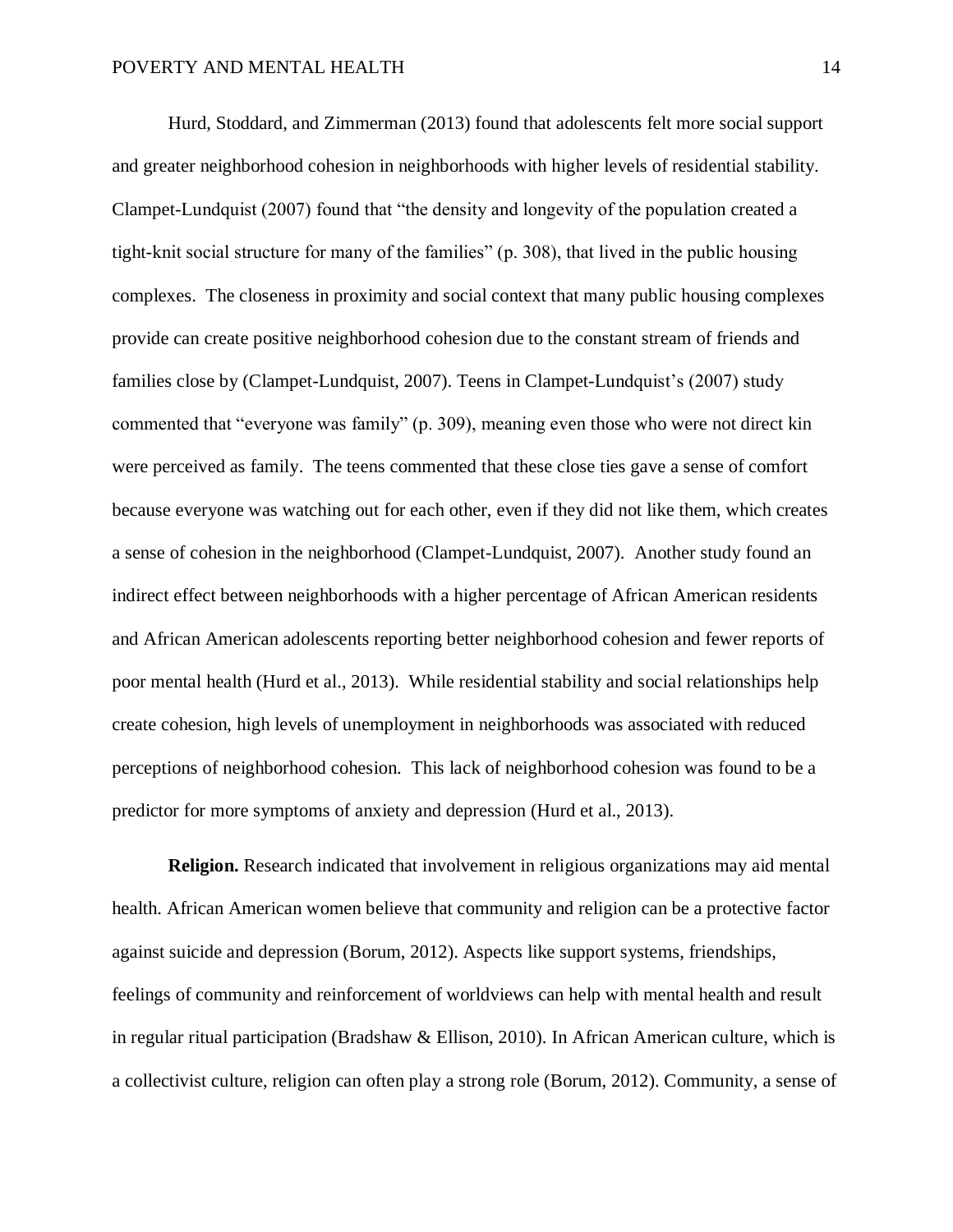belonging, religion, and a view that suicide is a sin are protective factors against suicide (Borum, 2012). Religion may buffer against hardships, and religious teachings and emotional support from others who have the same views may help individuals reframe their thoughts about their circumstances to less emotionally damaging thoughts, which may help to offset perceived financial deprivation (Bradshaw & Ellison, 2010). The promise of a better future and a belief in the afterlife can compensate emotionally for the objective and subjective hardships experienced in present day (Bradshaw & Ellison, 2010). Religion can be helpful with depression, but can also be harmful. African American women may look to God for help with their issues, however when something goes wrong there is the thought of, "why has God forsaken me" (Borum, 2012, p. 321).

#### **Potential Solutions**

"Without addressing the stressors directly or finding ways to adapt to them, the harmful impact of the stress on a teen's mental health will likely grow over time rather than diminish" (Wadsworth, Wolff, Santiago, & Moran, 2008, p. 15). Living in poverty creates stress for children, adolescents, and their parents. Interventions that focus on relational mediators and parenting have shown positive results. These interventions include parenting responsiveness, cognitive stimulation, and attachment as well as some programs targeting parental mental health (Yoshikawa, Aber, & Beardslee, 2012). When parental stress, depression and anxiety decrease and the parent learns to cope with the stress of living in poverty, their children report less stress and emotional difficulties. School based interventions that target social-emotional learning has had a positive impact on low-income children's mental health and social-behavioral problems. There are also programs that target poverty directly (Yoshikawa, Aber, & Beardslee, 2012). A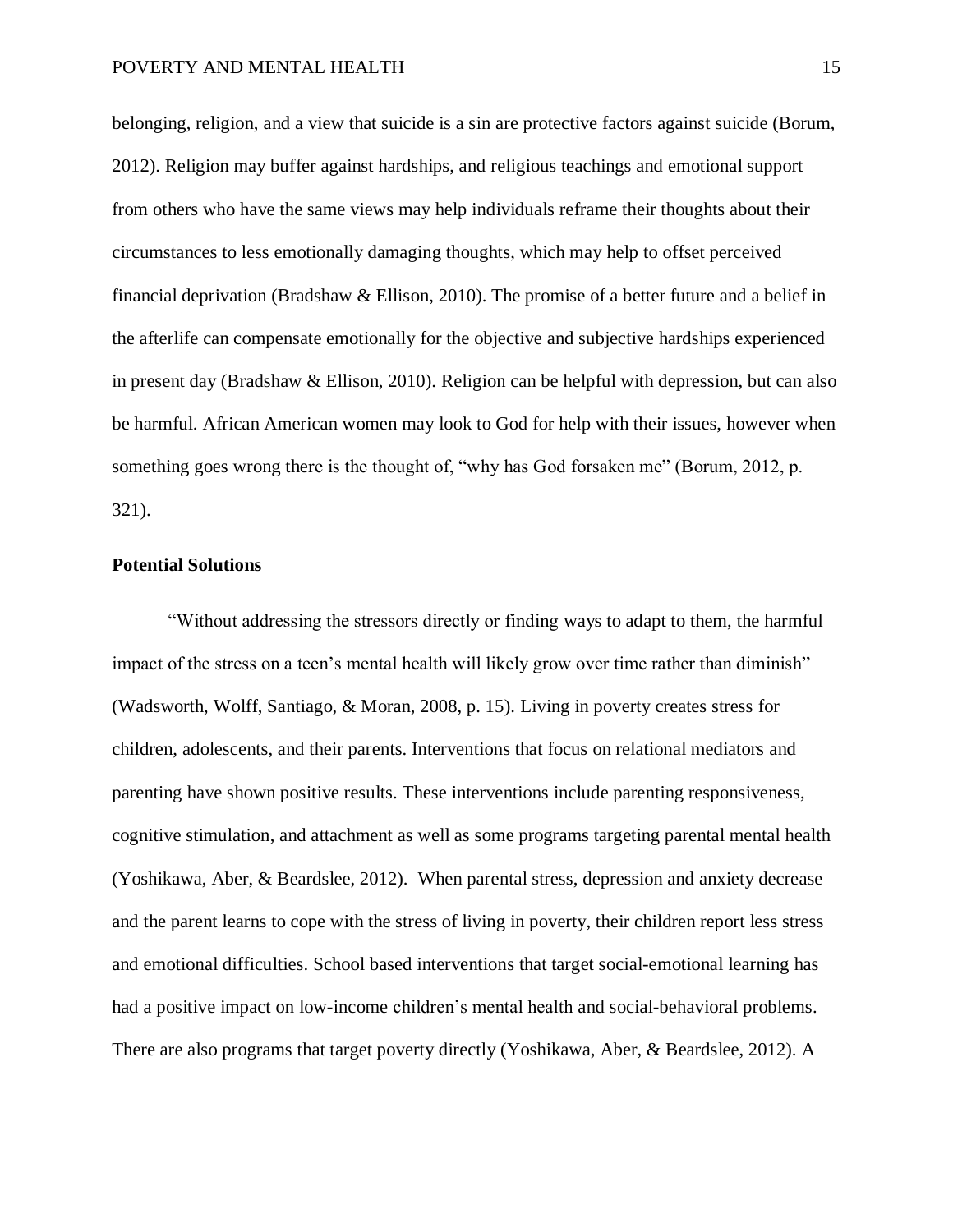focus on prenatal health care and adequate nutrition and education for expecting mothers is important in preventing long-term developmental difficulties (Smith & Ashiabi, 2007).

Educating teens on positive coping mechanisms could help them deal with the stressors of living in poverty. "Coping is defined as a conscious, voluntary process that includes attempts to manage emotions and thoughts, regulate behavior, and physical arousal and act on the environment to decrease a source of stress" (Wadsworth, Wolff, Santiago, & Moran, 2008, p. 13). Many individuals have coping skills, however, they are maladaptive and harmful to themselves, such as using substances, avoidance, denial and wishful thinking. These coping skills may help the person feel better temporarily, but in the long term exacerbate the problem. Coping skills such as emotional regulation and expression, and problem solving as well as reframing thoughts, finding positives in situations, and accepting things that one cannot change are positive coping strategies that may help lessen the negative impact of living in poverty (Wadsworth, Wolff, Santiago, & Moran, 2008). However, individuals use the negative coping skills because they tend to be easier and require less work. It may be important for teens to practice using positive skills in situations where they have control, such as when with healthy friends, before they apply them to situations that they have very little control (Wadsworth, Wolff, Santiago, & Moran, 2008). While these coping skills may help, living in poverty reduces the resources available, including one's own cognitive and emotional resources that are necessary to think positively, regulate emotions, and problem solve (Wadsworth, Wolff, Santiago, & Moran, 2008).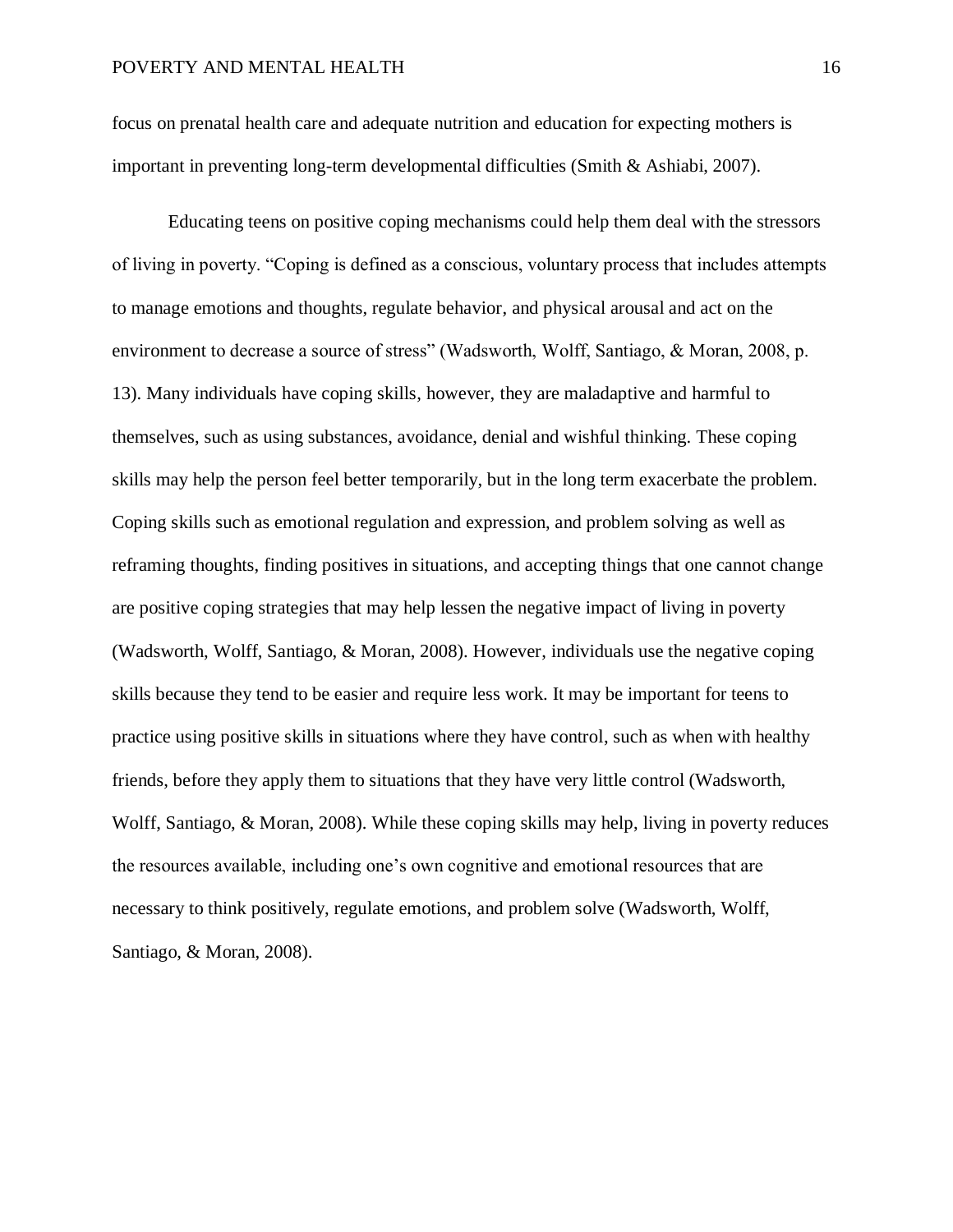#### **Discussion**

It is very apparent through the research that living in poverty has a negative effect on mental health of adolescents and children. There are many interventions that target poverty and work on reducing poverty through financial assistance or early intervention programs. Research tells us that different environmental factors that are often associated with poverty contribute to the impact of living in poverty. The neighborhoods that children and adolescents live in can affects their mental health. Unemployment, poverty rates, violence, and negative physical and social environments, have an adverse effect on adolescent mental health. While there are many aspects of a neighborhood that can negatively impact adolescent and children mental health there are factors such as, neighborhood cohesion, residential stability and a sense of family in the neighborhood that can decrease the harmful effects of poverty on adolescent mental health.

Creating neighborhoods that allow for more positive factors to develop would help with adolescent mental health. It would seem that decreasing unemployment may help increase residential stability due to people having jobs and staying at their job. Many interventions that provide income supplementation do not end up reducing family poverty rates. Programs that focus more on providing job training or adult education along with added income supplementation as a part of the program have been found to be successful (Yoshikawa, Aber, & Beardslee, 2012). Residential stability may create better neighborhood cohesion and a sense of family due to neighbors being able to connect for longer periods of time. Increasing a sense of family and belonging in a neighborhood may be possible through providing activities in a neighborhood where families can participate and interact with one another.

Poverty affects children and adolescents mental health and as a result their academic achievement is effected as well. Interventions that focus on child and adolescent emotional well-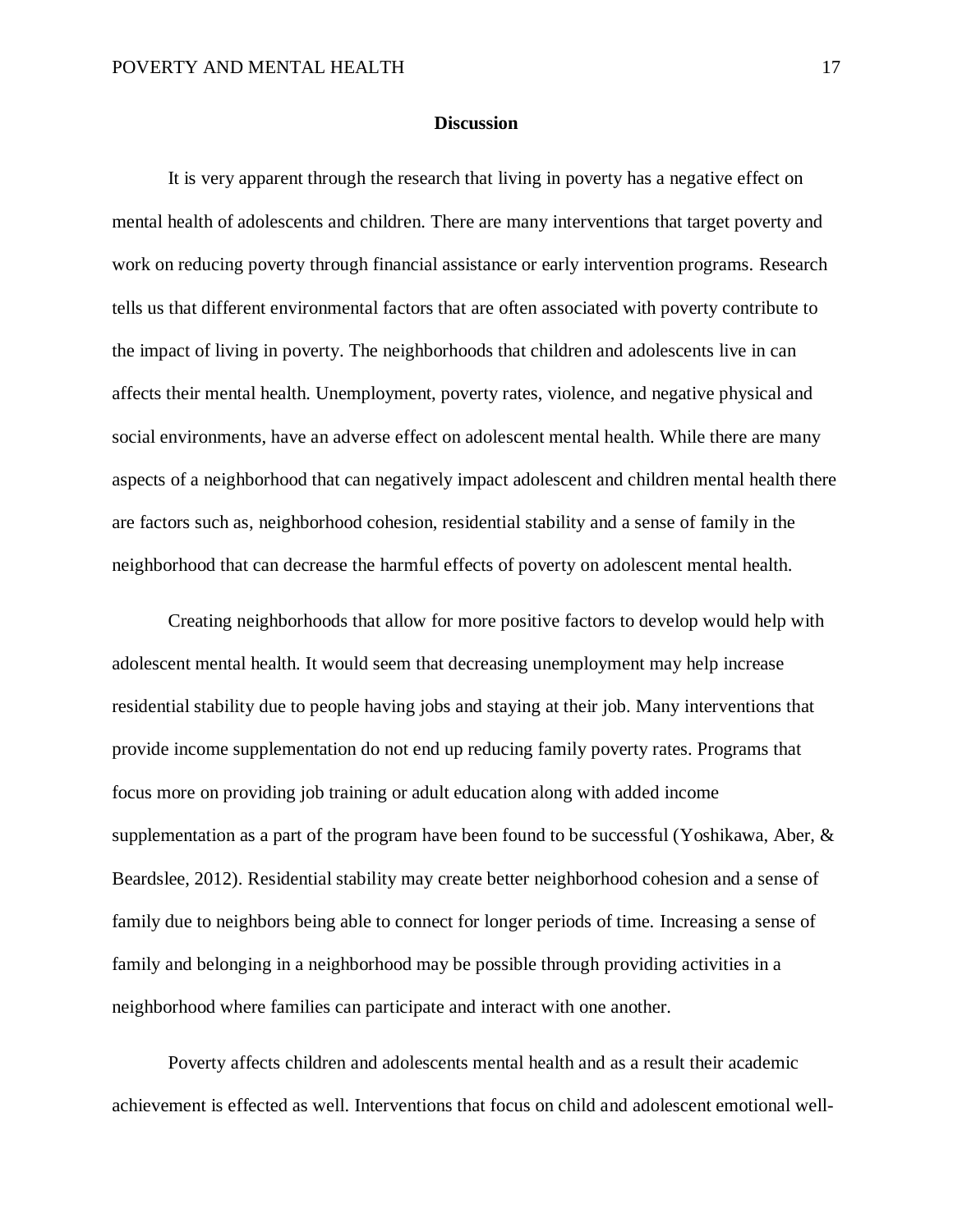#### POVERTY AND MENTAL HEALTH 18

being in schools can increase academic success. Increasing education for teachers that focus on the importance of emotional well-being of their students may help increase academic success. Research indicates that when there are school-based interventions that target social-emotional learning processes that are delivered by the teachers, there is a positive impact on low-income children's mental health. This impact has been found on the elementary, middle and high school levels (Yoshikawa, Aber, & Beardslee, 2012).

Not only are adolescents affected by their neighborhoods and schools, but parental education and mental health also impacts adolescent mental health. Low parental education increases the risk and impact of mental health symptoms, however high parental education may decrease risk due to more knowledge of resource availability. Increasing the knowledge of available resource to all parents would seem to help decrease the risk and impact of mental health symptoms. Making sure that the information given about resources is easy to read, available in multiple languages and provided in the mail or as flyers and not just on computers may help increase the knowledge of resource availability.

Protective factors are important on the individual, familial and community level. Religion and the community that develops surrounding religious affiliations, can help decrease the risk for suicide. Educating individuals on coping skills and what mental illness is, can be a good next step to improving the mental health of individuals living in poverty. Confidence and positive self-worth can decrease the effects of experiencing or witnessing violence on depressive symptoms. Having familial support or perceived parental support is a protective factor against mental health symptoms. Increase in parental involvement in an adolescent's life can also decrease the reported externalizing symptoms adolescents experience when violence is witnessed in poor neighborhoods. Providing information to parents on these protective factors and how to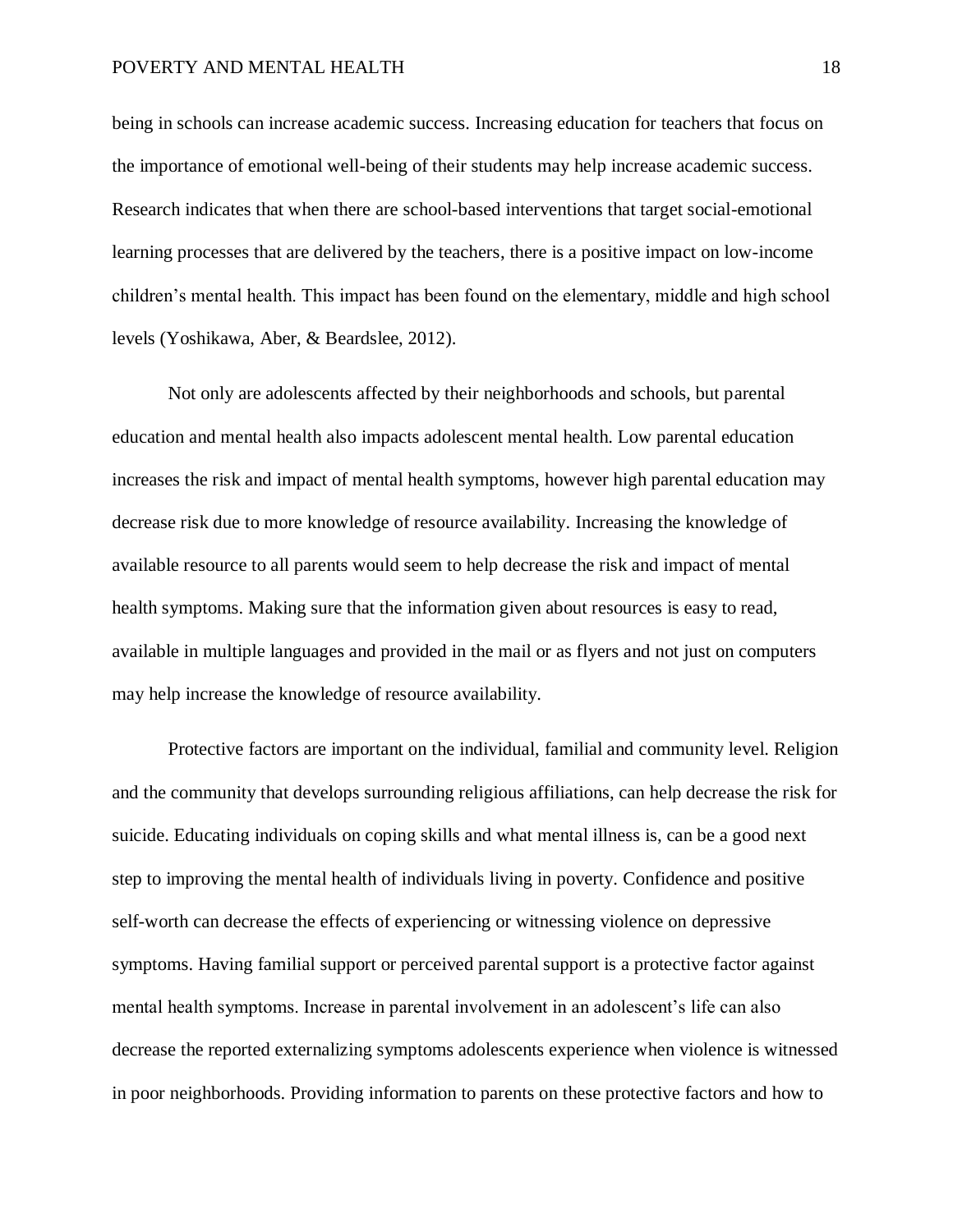increase them in the home may be beneficial. It may also be important to provide resources and mental health therapy for parents. Education for parents on how to care for themselves so they can help their children as well as education on ways to help their children succeed by increasing protective factors.

Providing parental interventions and support for expecting mothers can help decrease children and adolescents mental health symptoms. However there are limited resources available both in the community and at home that pose additional hurdles for those who experience poverty and socioeconomic disadvantage. More resources need to be available for individuals in poverty keeping in mind the hurdles to living in poverty, like no car to travel to these community resources. Developing ways to increase the protective factors on the individual, familial and community level could be very beneficial in helping lower the risk of adolescents who live in poverty from developing mental health problems. While there are protective factors and interventions used there are still many children and adolescents living in poverty and affected by the negative impacts poverty has on their mental health. More research and ideas need to be developed to continue to help decrease the negative effects of poverty on adolescent mental health.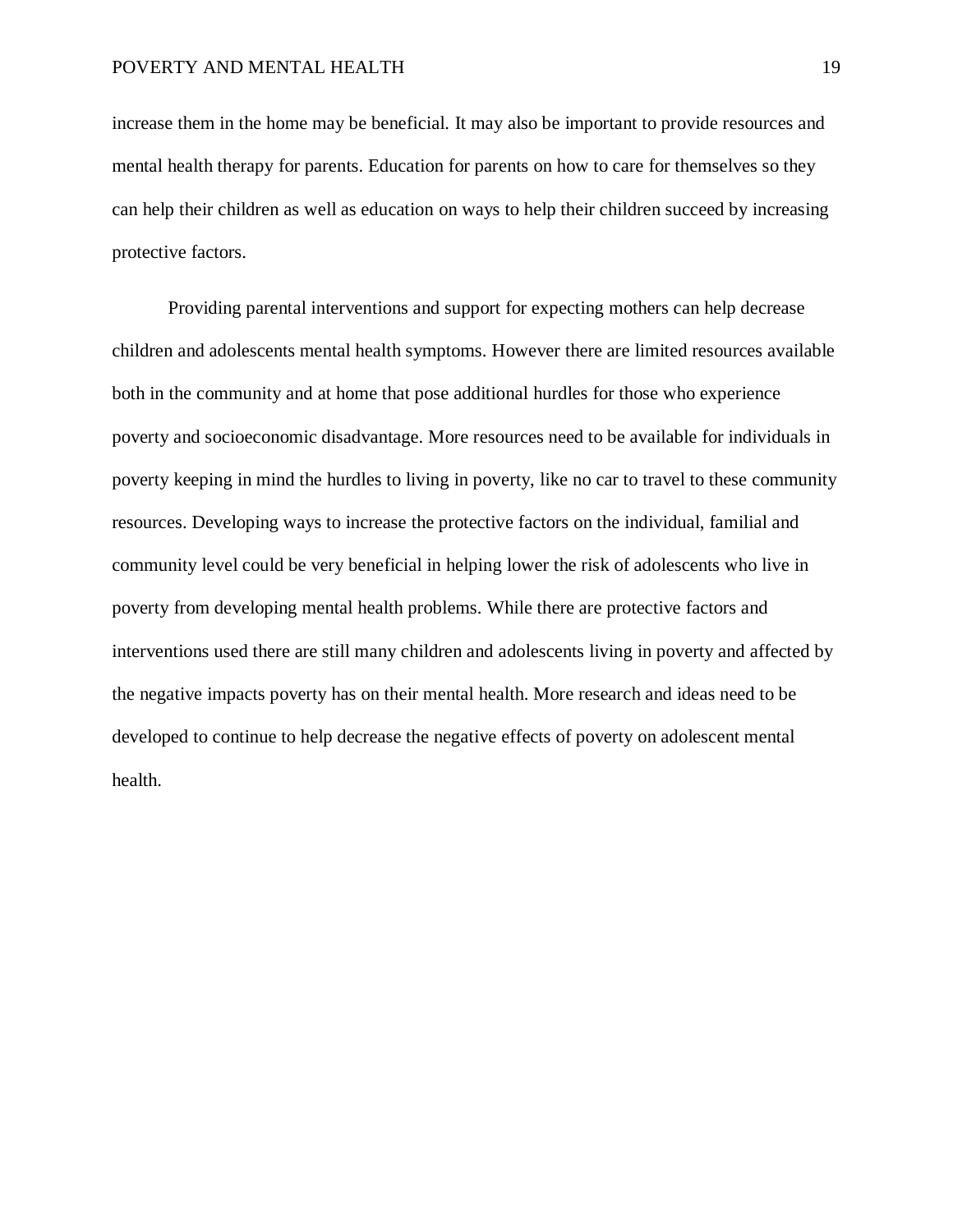#### References

- American Psychiatric Association. (2013). Diagnostic and statistical manual of mental disorders  $(5<sup>th</sup>$  ed.).
- Aratani Y. (2010). Public housing revisited: Racial differences, housing assistance, and socioeconomic attainment among low-income families. *Social Science Research,* 1108 -1125
- ASPE. (2015) Poverty Guidelines. (2015, September 29). Retrieved from http://aspe.hhs.gov /20 15-poverty-guidelines
- Borum, V. (2012). African American women's perception of depression and suicide risk and protection: A womanist exploration. *Journal of Women and Social Work, 27*(3), 316-327. doi: 10.1177/0886109912452401.
- Bradshaw, M., & Ellison, C. G. (2010). Financial hardship and psychological distress: Exploring the buffering effects of religion. *Social Science & Medicine, 71,* 196-204.
- Clampet-Lundquist, S. (2007). No more 'bois ball: The effect of relocation from public housing on adolescents. Journal of Adolescent Research, 22(33), 298-323. doi: 10.11 77/074355840 7300115
- Copeland-Linder, N., Lambert, S. F., & Ialongo, N. S. (2010). Community violence, protective factors, and adolescent mental health: A profile analysis. *Journal of Clinical Child & Adolescent Psychology*, *39*(2), 176-186. doi:10.1080/15374410903532601
- Dashiff, C., diMicco, W., Myers, B., & Sheppard, K. (2009). Poverty and adolescent mental health. *Journal of Child and Adolescent Psychiatric Nursing, 22*(1), 23-32.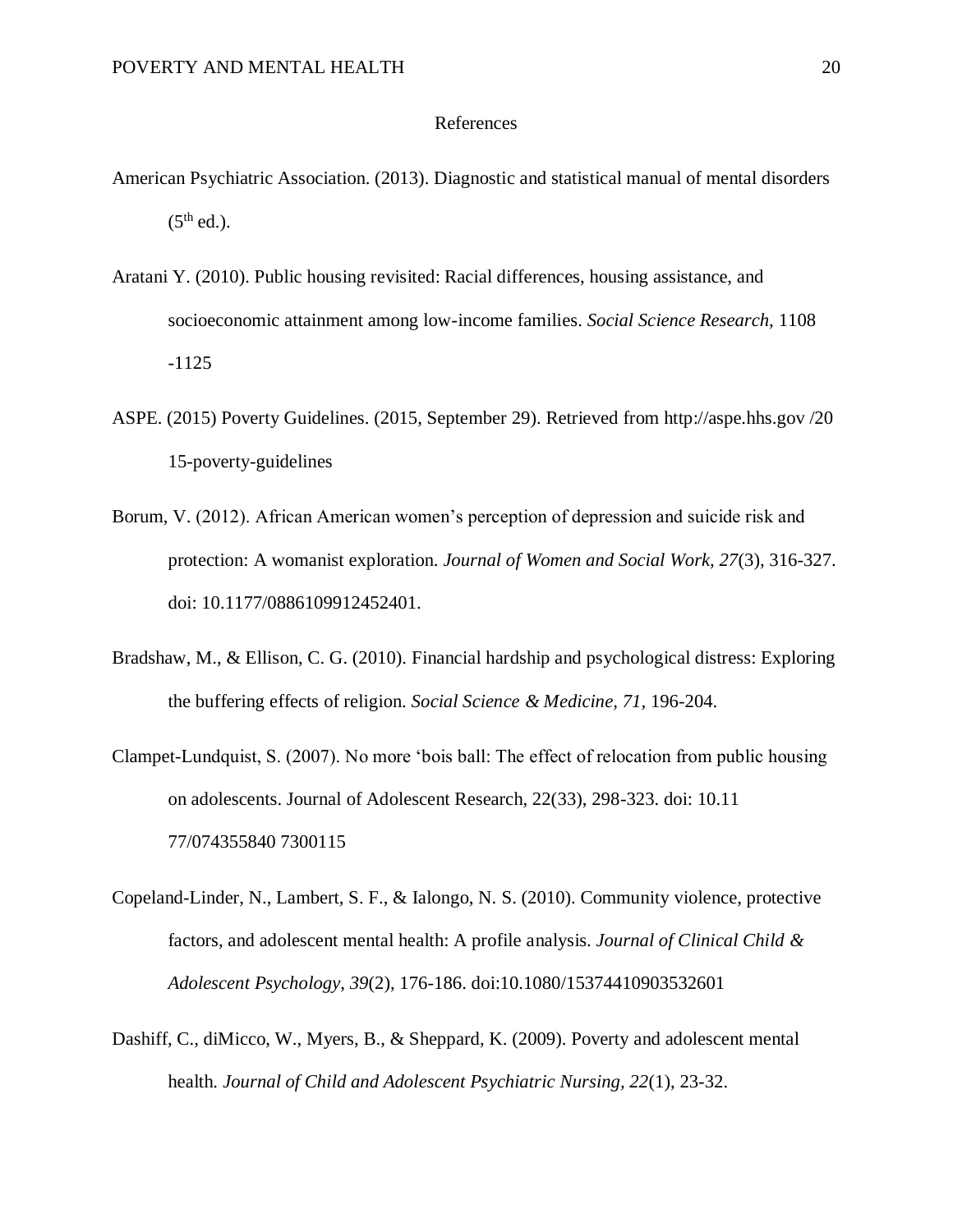- Eamon, M. K. (2002). Influences and mediators of the effect of poverty on young adolescent depressive symptoms. *Journal of Youth and Adolescence, 31*(3), 231-242. doi:10.1023/A: 1015089304006
- Hurd, N. M., Stoddard, S. A., & Zimmerman, M. A. (2013). Neighborhoods, social support and African American adolescent's mental health outcomes: A multilevel path analysis. *Child Development, 84*(3), 858-874.
- Leventhal, T., & Brooks-Gunn, J. (2003). Moving to opportunity: An experimental study of neighborhood effects on mental health. *American Journal of Public Health, 93*(9), 1576 1582. doi: 10.2105/JPH.93.9.1576
- Li, S. T., Nussbaum, K. M., & Richards, M. H. (2007). Risk and protective factors for urban African-American youth. *American Journal of Community Psychology, 39*(1-2), 21-35. doi:10.1007/s10464-007-9088-1
- Mazza, J.J., & Reynolds, W. M. (1999). Exposure to violence in young inner-city adolescents: Relationship with suicidal ideation, depression and PTSD symptomatology. *Journal of abnormal Child Psychology, 27*(3), 203-213.
- Prince, D. L., & Howard, E.M. (2002). Children and their Basic needs. *Early Childhood Education Journal, 30*(1), 28-31.
- Reiss, F. (2013). Socioeconomic inequalities and mental health problems in children and adolescents: A systematic review. *Social Science & Medicine, 90*, 24-31.